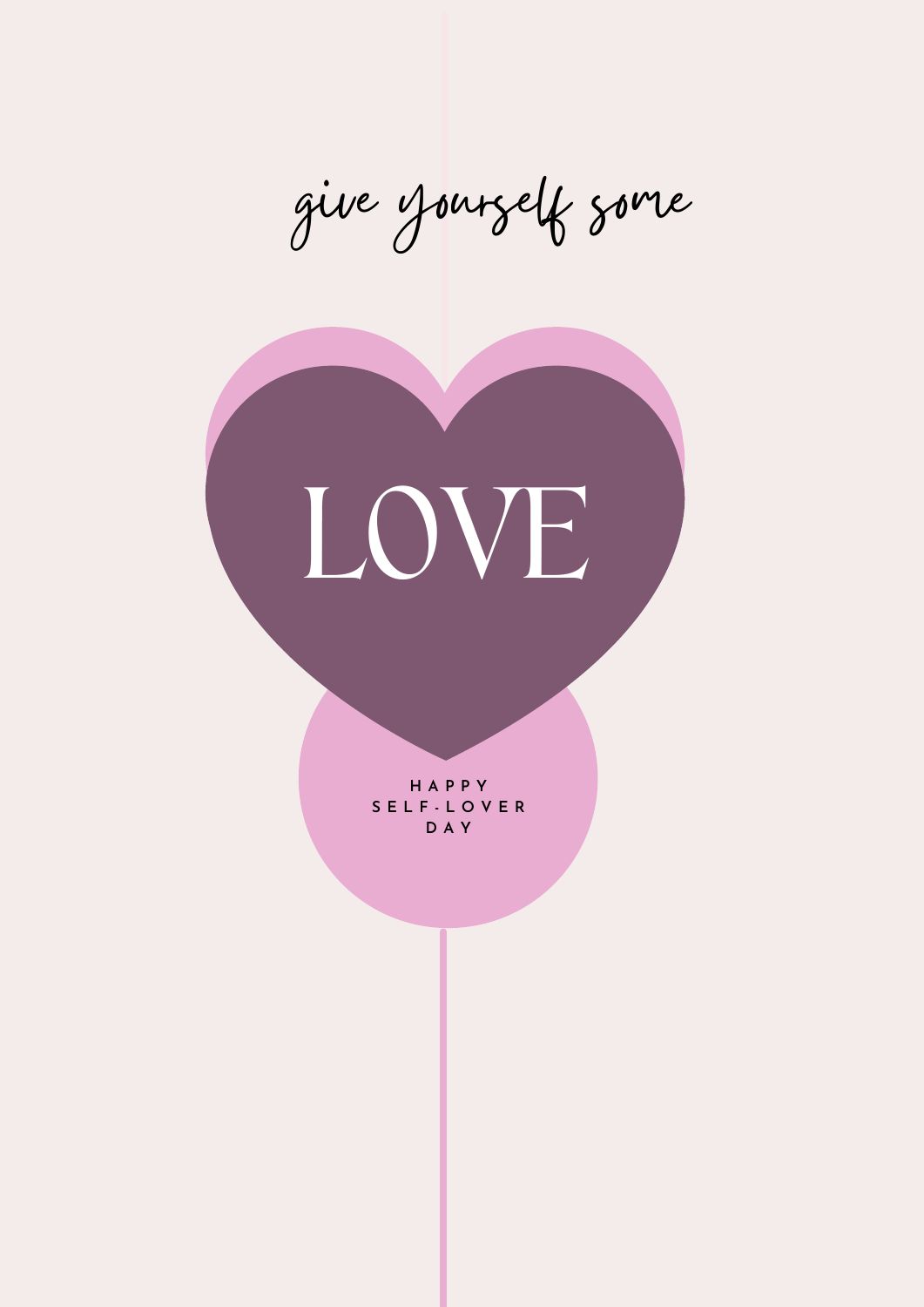# Self-Love(r) Motto



|                   | easurable |                       |
|-------------------|-----------|-----------------------|
| emp               |           | $\overline{O}$ wering |
| acti              |           | e                     |
| motivat           | -E        | d                     |
| inspi $\mathbf R$ |           | ed                    |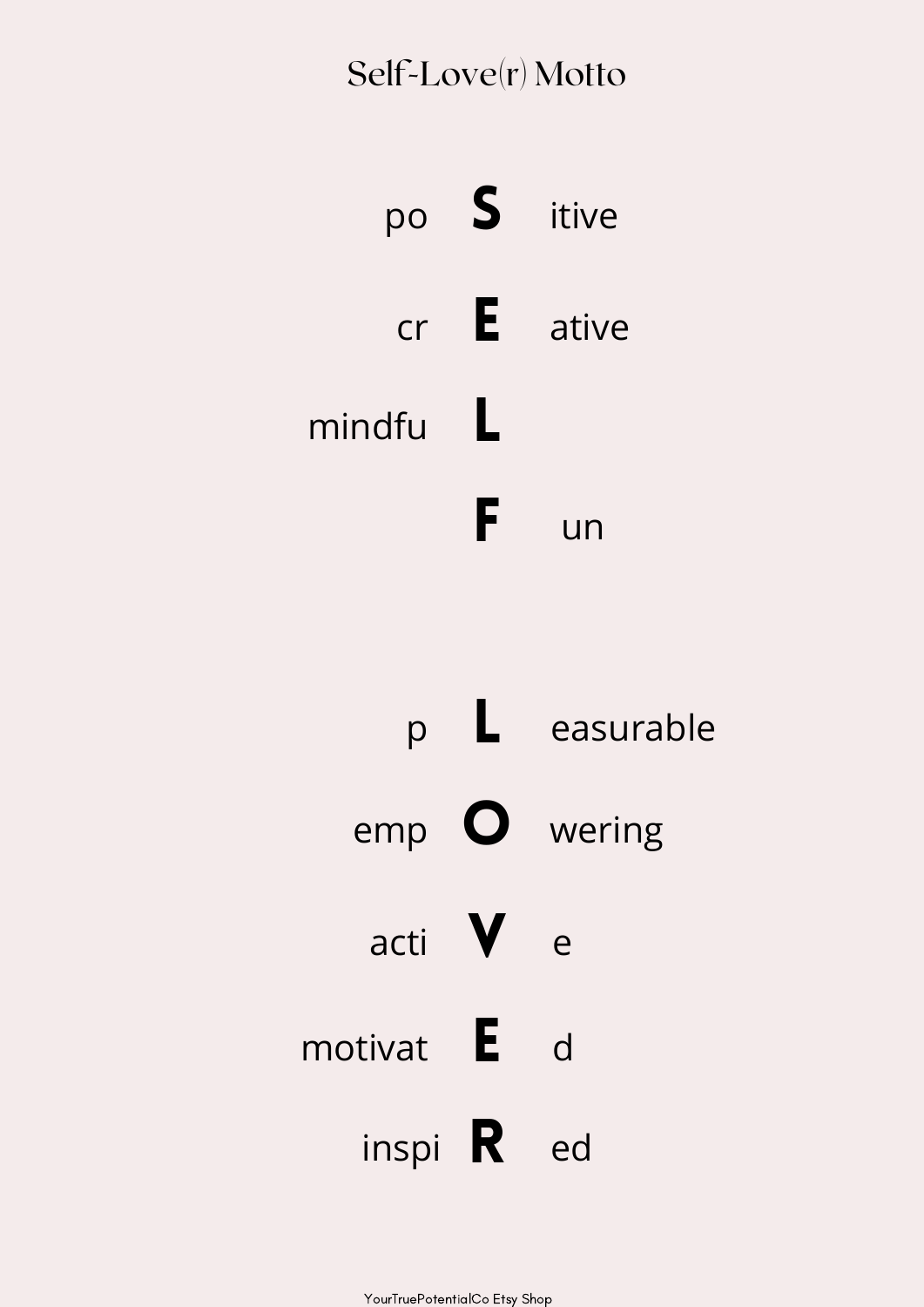Dream **Journal**

#### **D A T E**

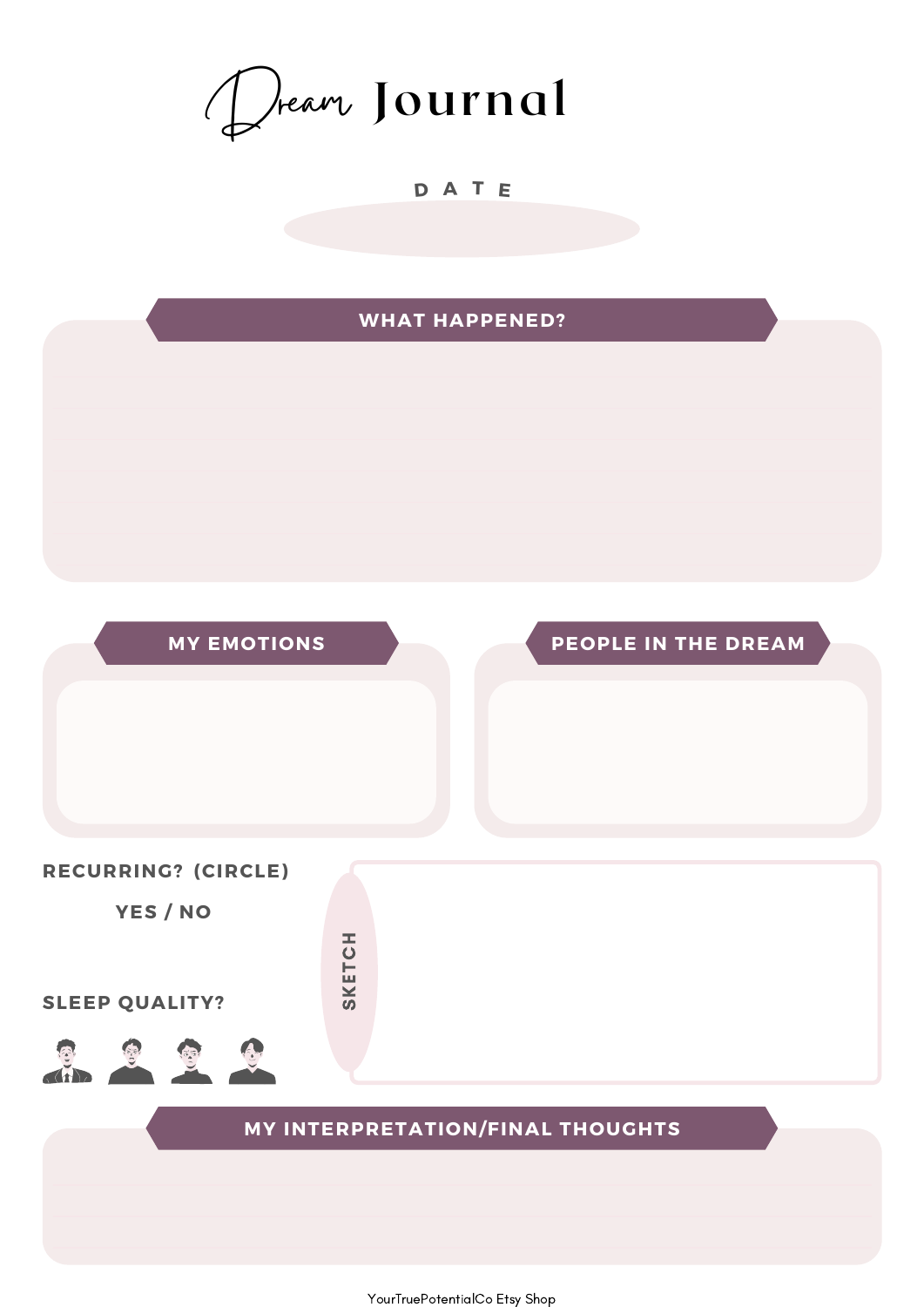### Self-Care Intentions

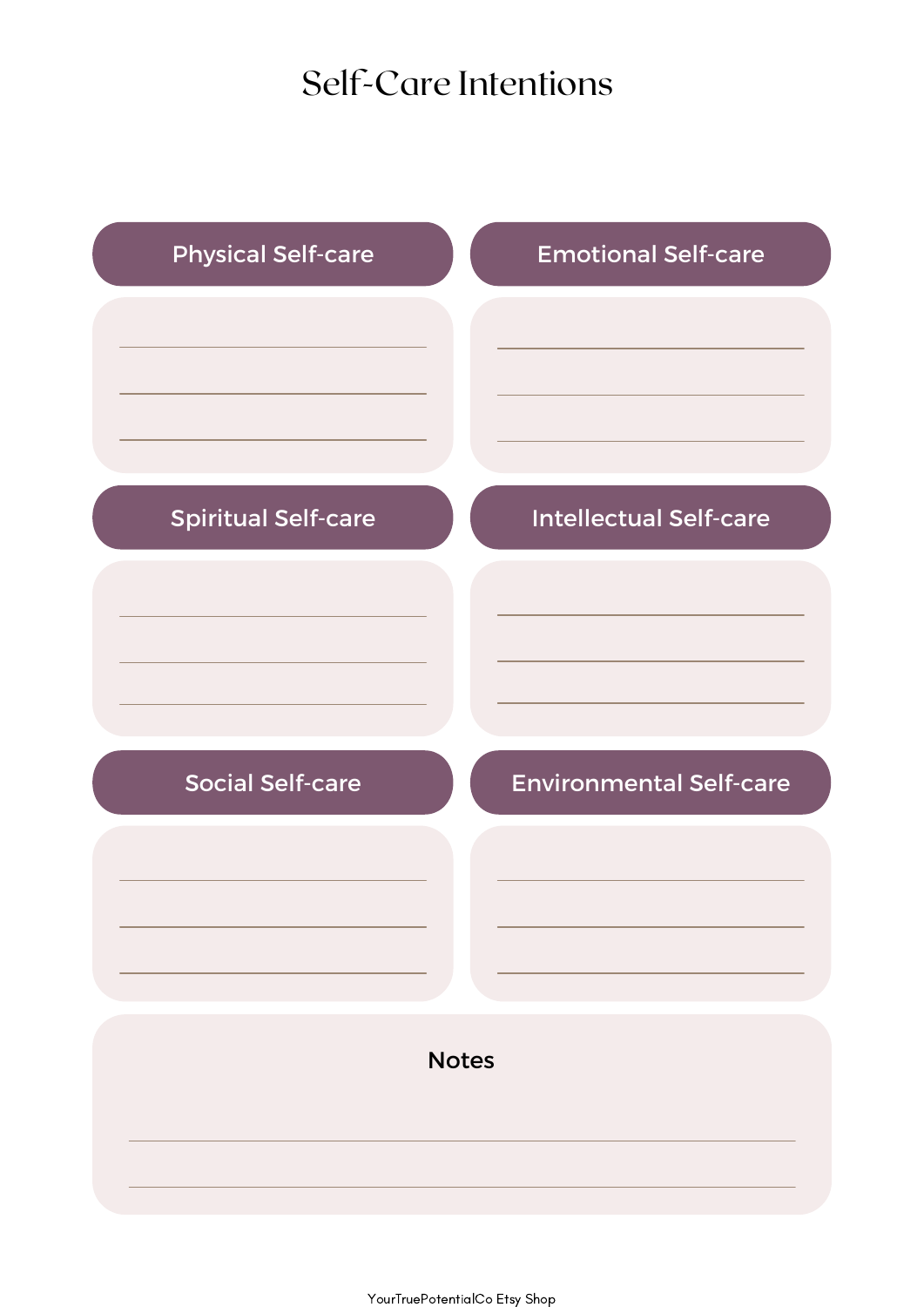# Self-Reflection Questions

| What is my biggest<br>achievement in life? |
|--------------------------------------------|
| What are my goals in life?                 |
| What are my strengths?                     |
| What do I love about myself?               |
| Who matters the most to me?                |
| What am I ashamed of?                      |
| What do I like to do for fun?              |
| What am I worried about?                   |
| Where do I feel safest?                    |
| Who gives me comfort?                      |
| What is my happiest memory?                |
| What keeps me grounded?                    |
| What am I grateful for?                    |
| What are my values?                        |
| When am I at my best?                      |
| What brings me joy?                        |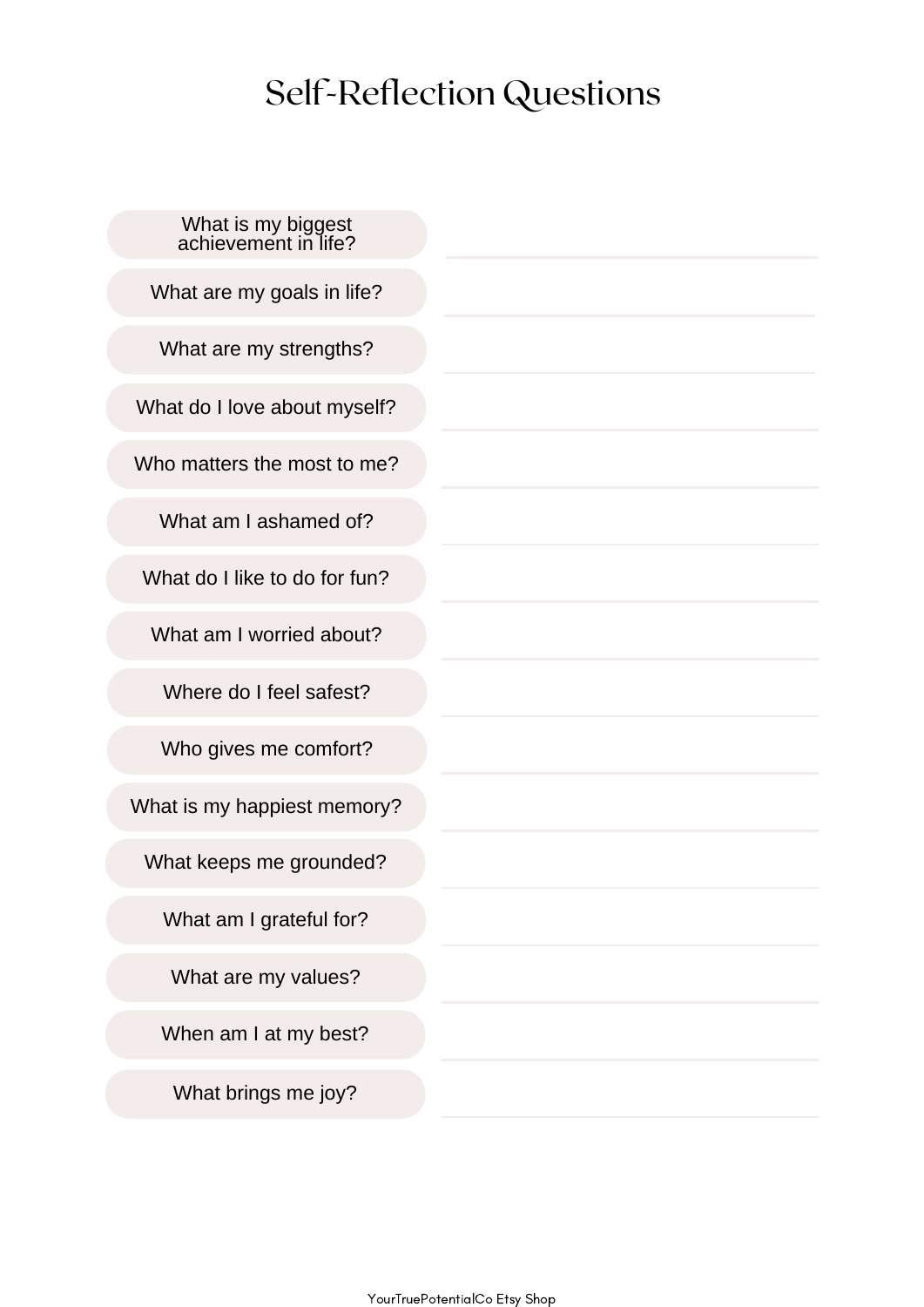### **Power ful Pos itive Affi rmations Positive Affirmations "I Am"**

| $\mathbf{I}$            |  |
|-------------------------|--|
| $\overline{2}$          |  |
| $\overline{\mathbf{3}}$ |  |
| 4                       |  |
| 5                       |  |
| 6                       |  |
| $\overline{7}$          |  |
| 8                       |  |
| 9                       |  |
| 10                      |  |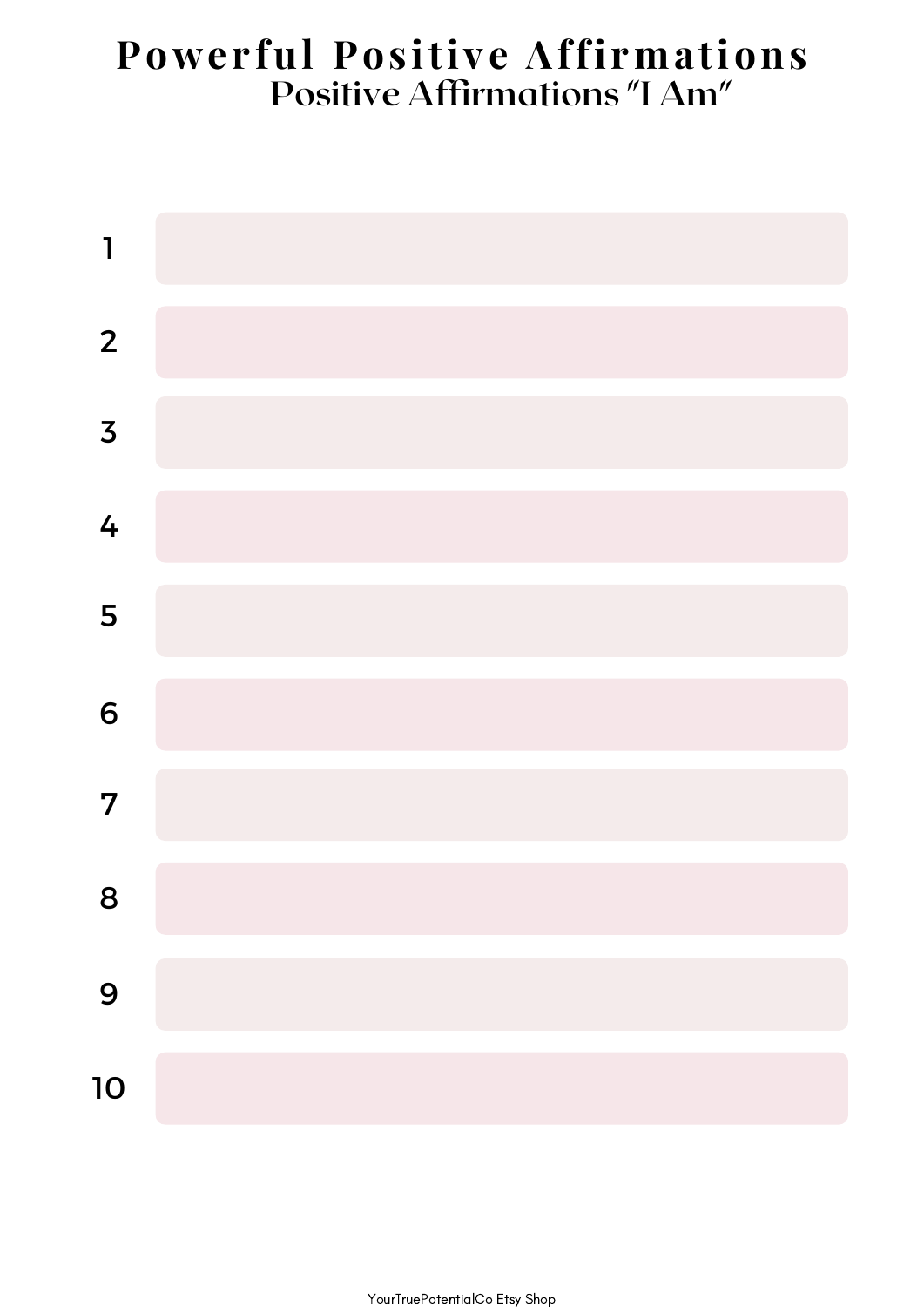Self-Love Day Ideas

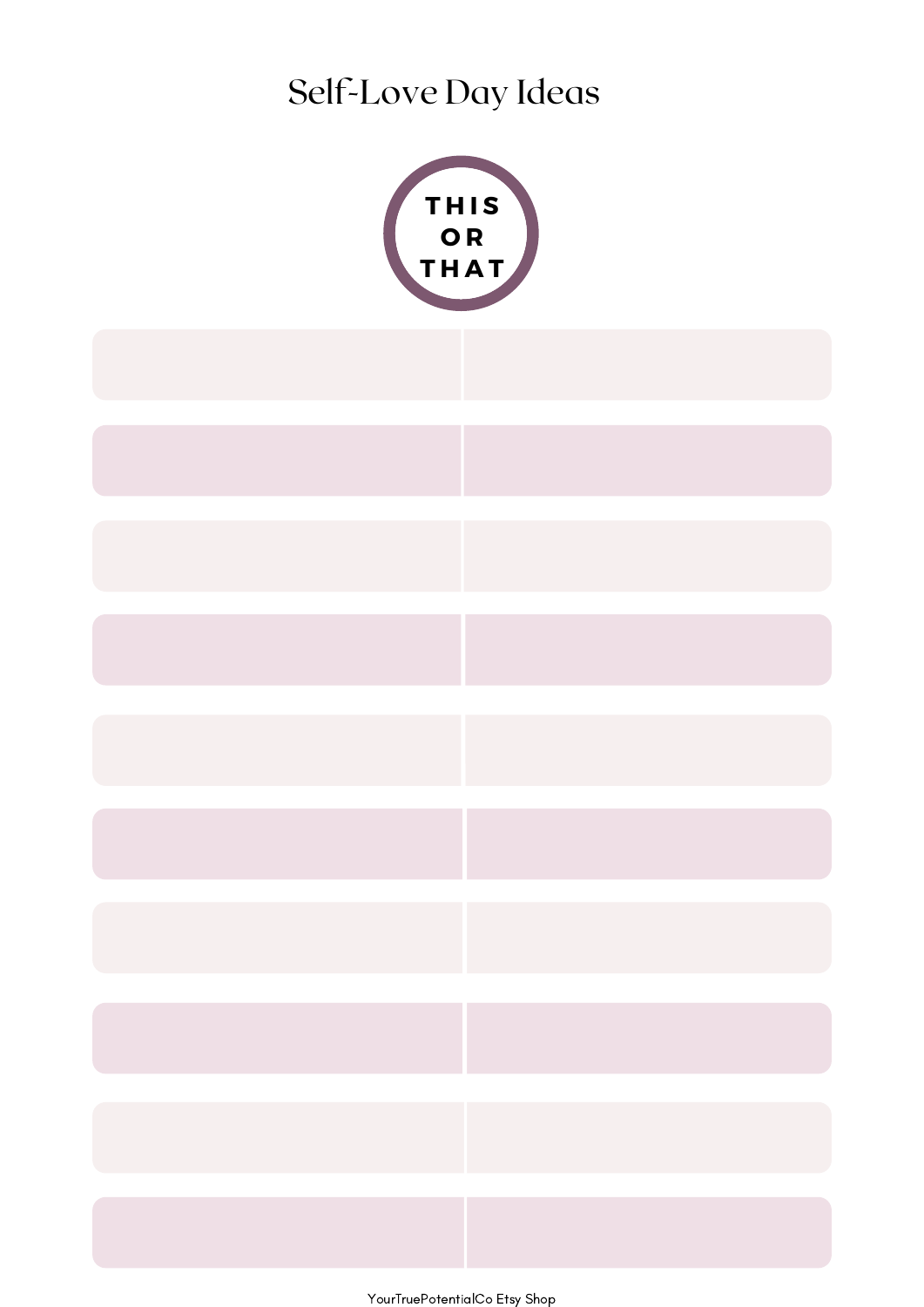### Relaxing Day Home Spa Projects

![](_page_7_Figure_1.jpeg)

### ACTION PLAN

- 1 STEP:
- 2 STEP:
- 3 STEP:
- 4 STEP:
- 5 STEP:
- 6 STEP:

#### **NOTES**

![](_page_7_Picture_10.jpeg)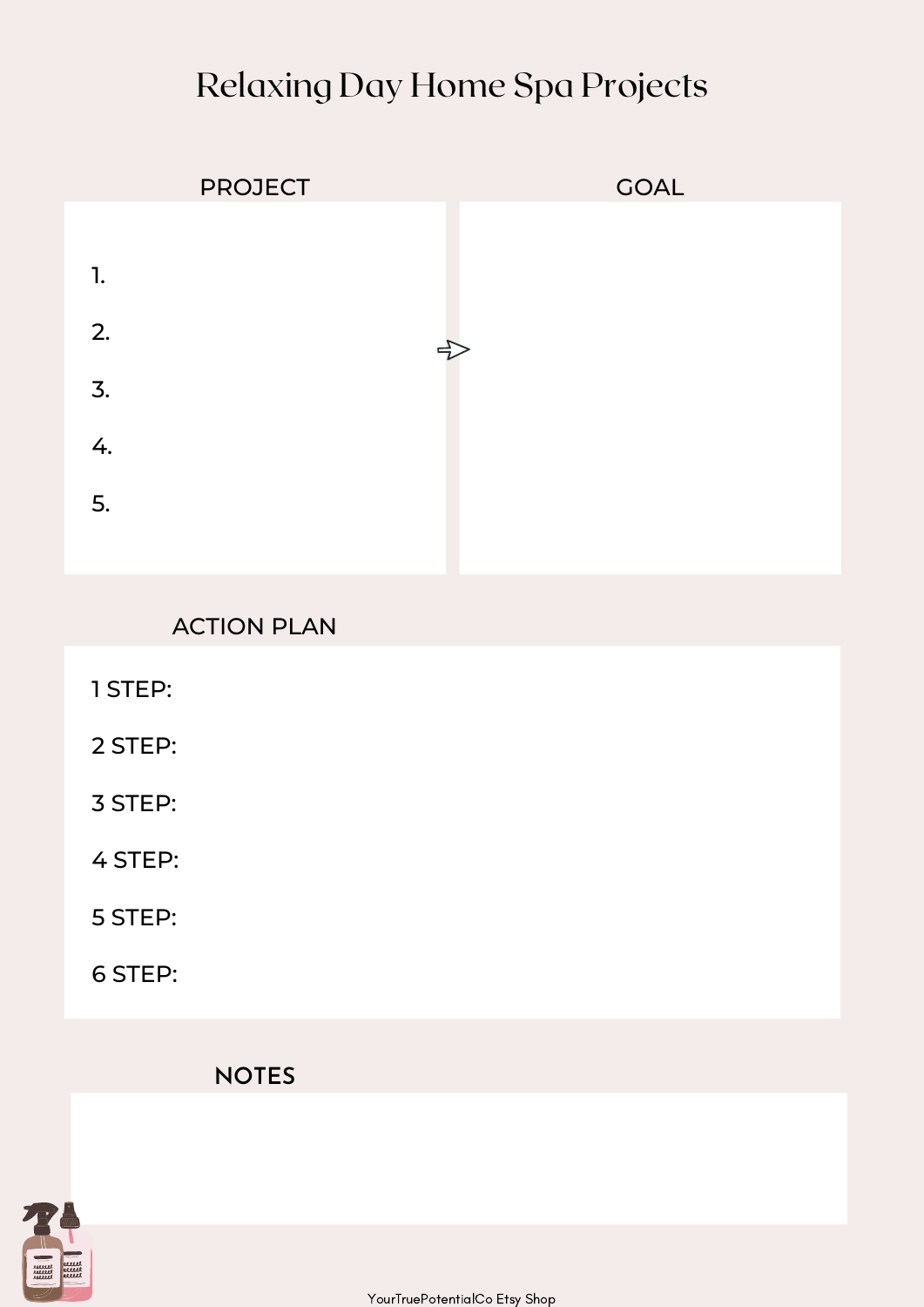## Self-Lover Day Planner

![](_page_8_Figure_1.jpeg)

| Intentions |  |
|------------|--|
|            |  |
|            |  |
|            |  |
|            |  |

#### Main Focus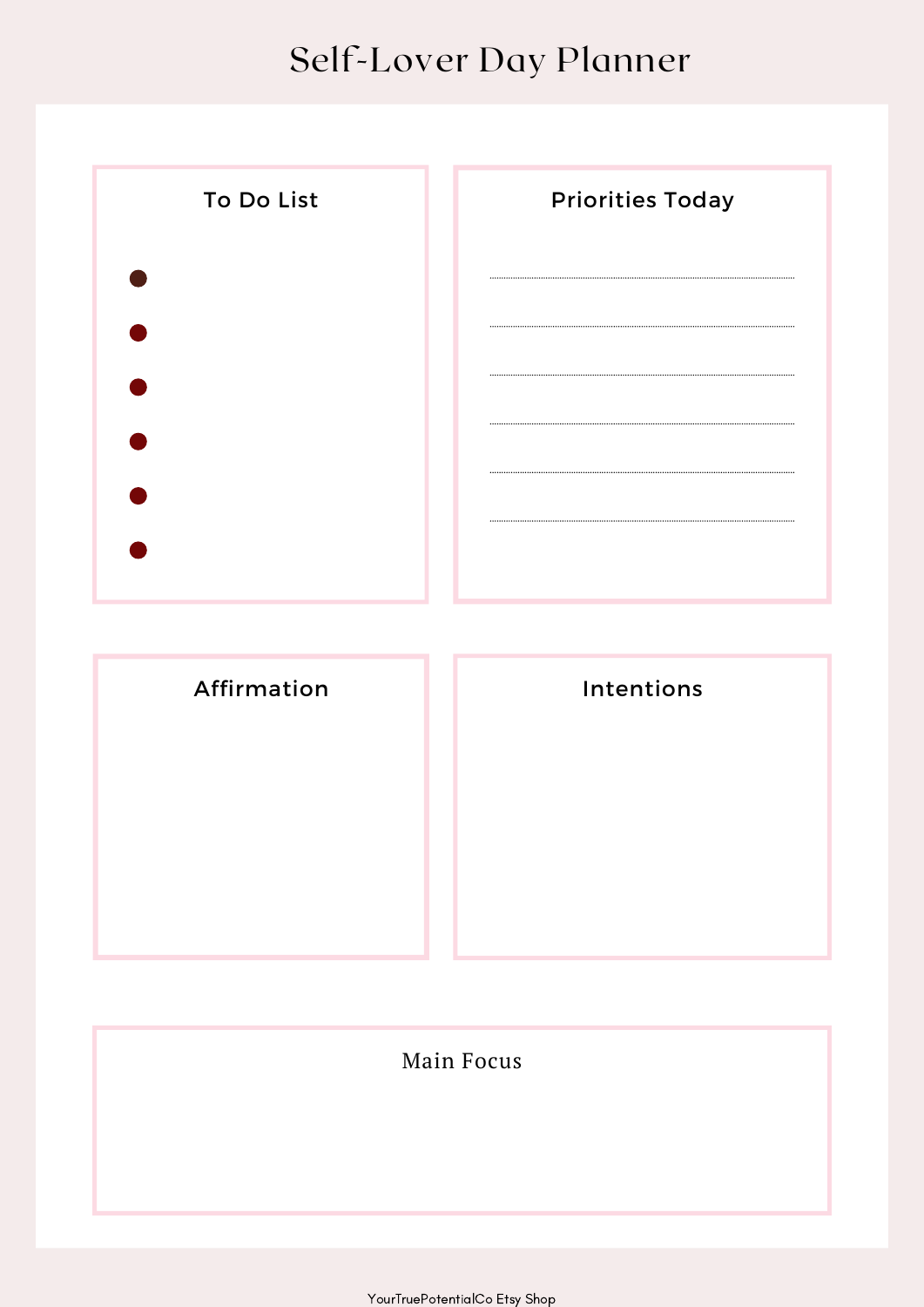### Daily Skincare Routine

![](_page_9_Figure_1.jpeg)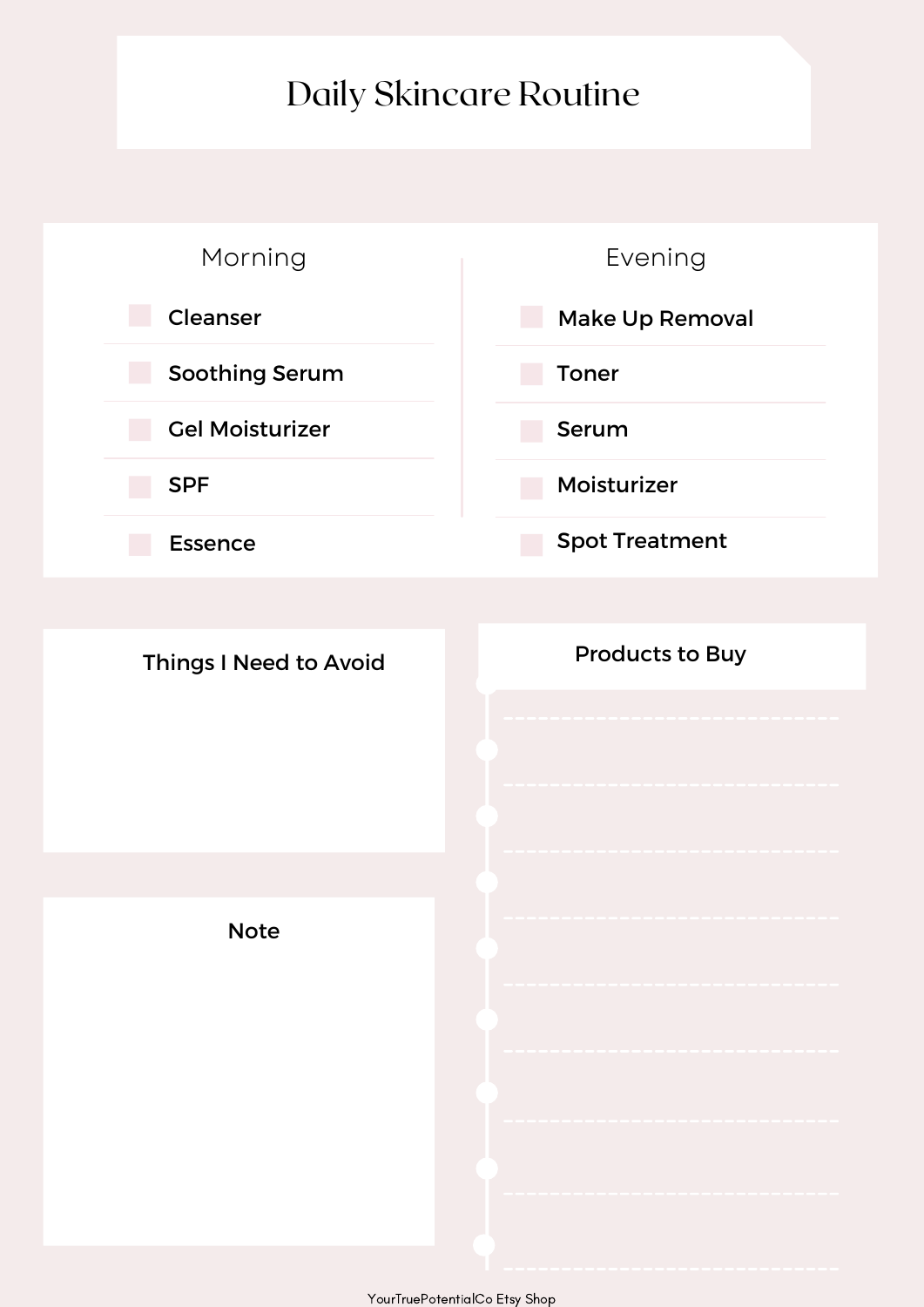![](_page_10_Picture_0.jpeg)

Date:

Today, I...

Tomorrow, I look forward to...

5 things I want to achieve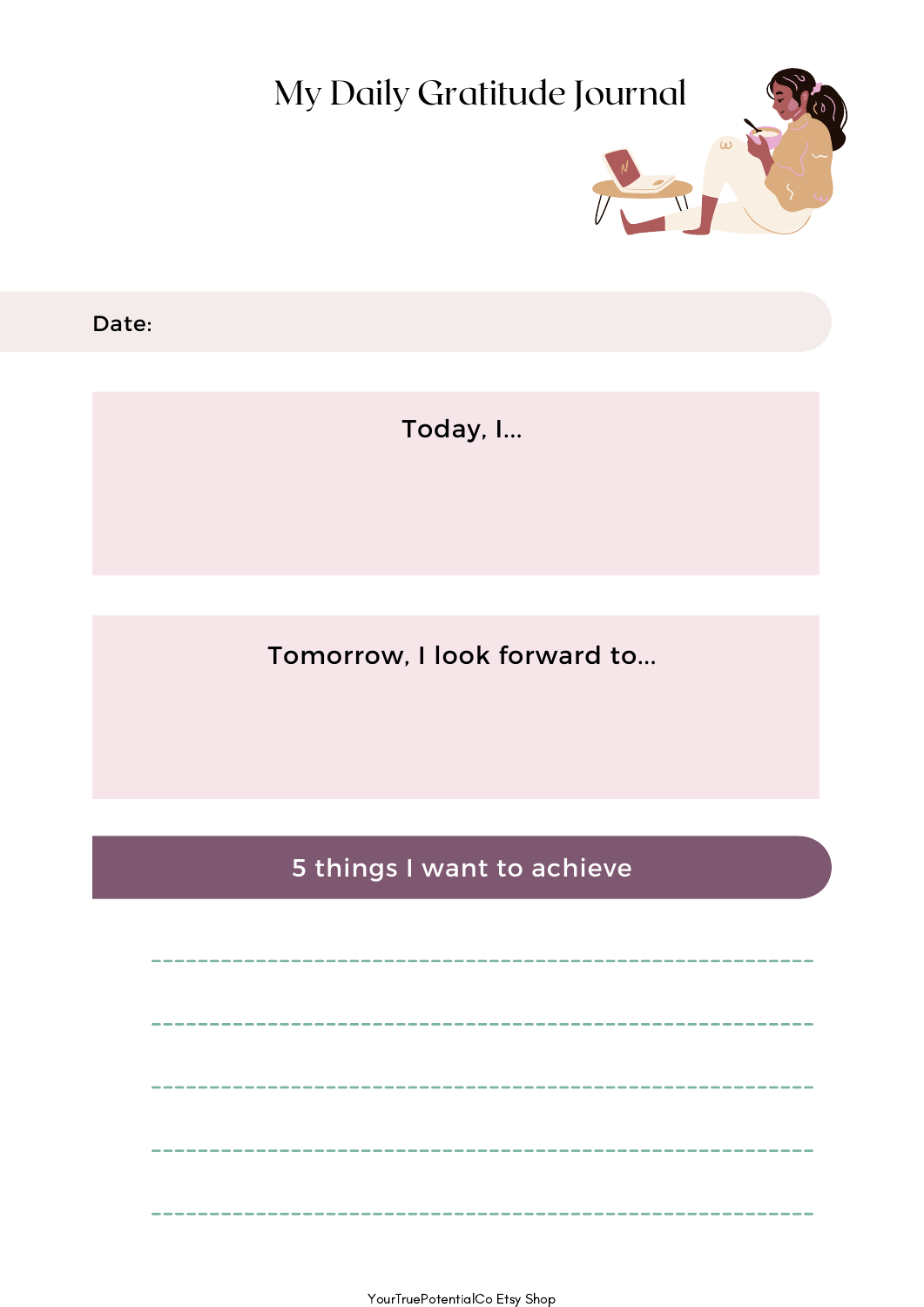![](_page_11_Picture_0.jpeg)

Self-Care Reflection

Things I do to process my feelings

![](_page_11_Picture_4.jpeg)

Things that make me feel confident Things that keep me busy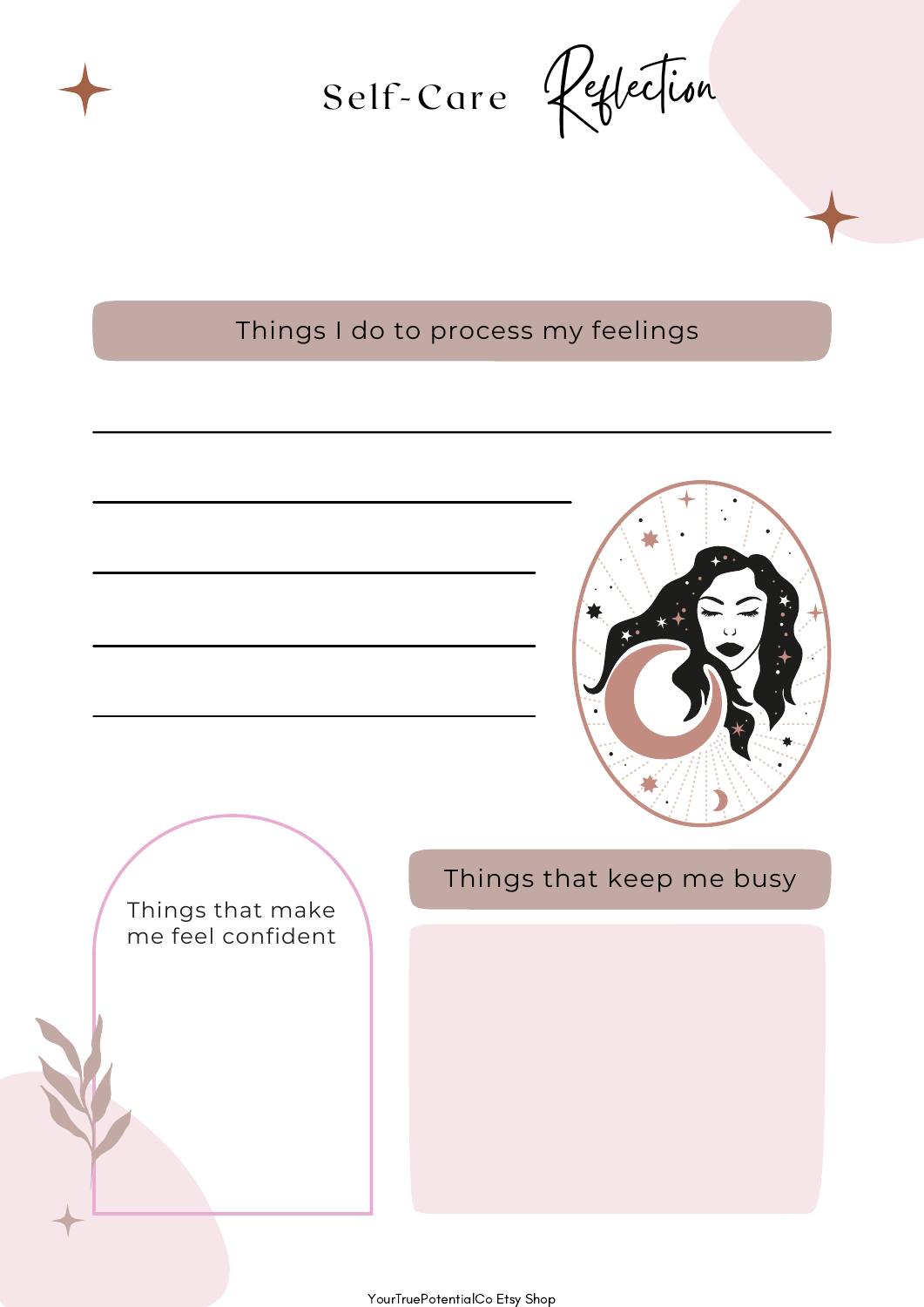# **Enjoyment List**

| $\mathbf{1}$ .   |  |      |
|------------------|--|------|
| 2.               |  |      |
| $\overline{3}$ . |  |      |
| 4.               |  |      |
| 5.               |  |      |
| 6.               |  |      |
| 7.               |  |      |
| 8.               |  |      |
| 9.               |  |      |
| 10.              |  |      |
| 11.              |  |      |
| 12.              |  |      |
| 13.              |  | E    |
| 14.              |  |      |
| 15.              |  |      |
| 16.              |  | have |
| $17\phantom{.0}$ |  |      |
| 18.              |  |      |
|                  |  |      |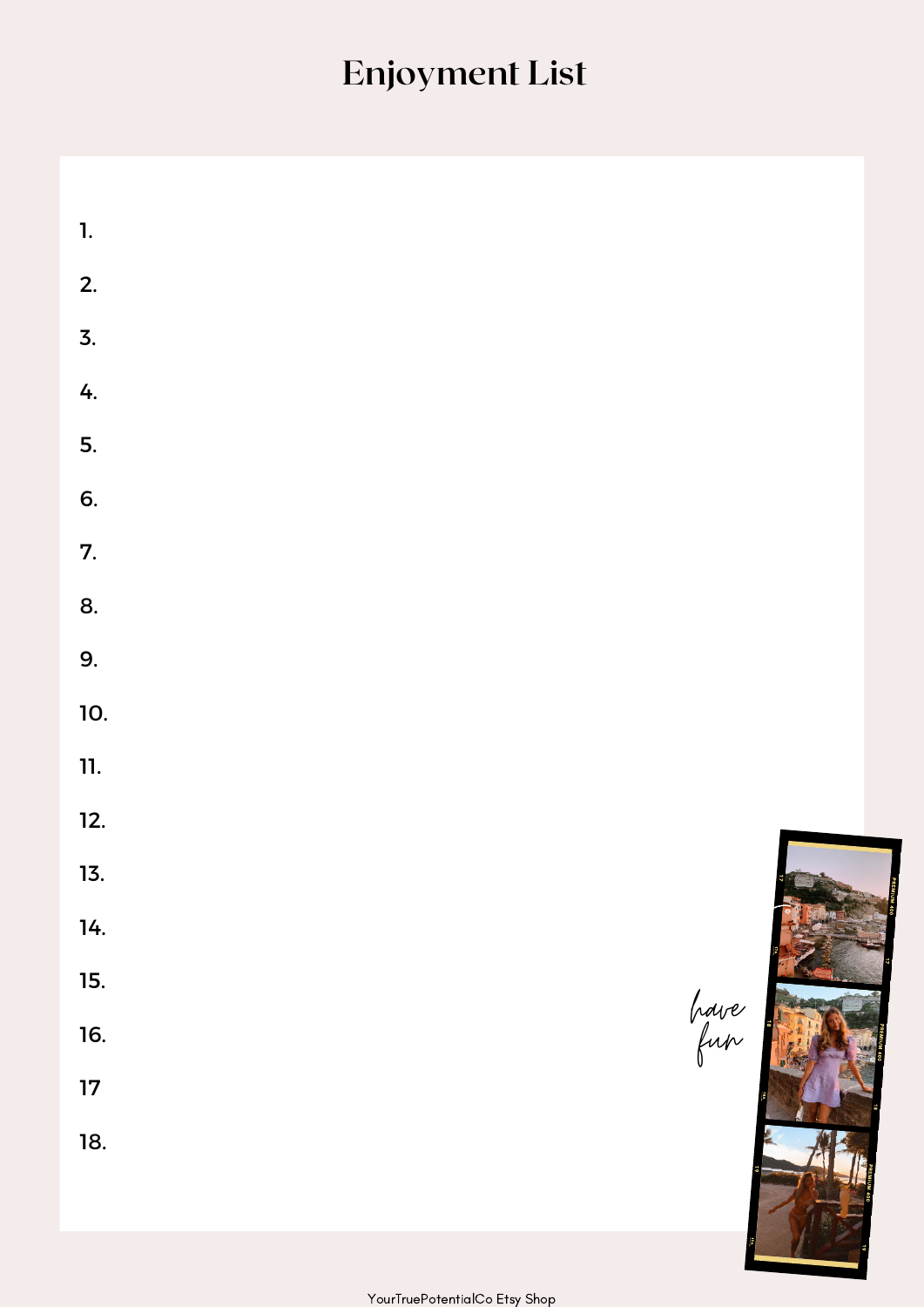![](_page_13_Picture_0.jpeg)

| date | idea / activity |
|------|-----------------|
|      |                 |
|      |                 |
|      |                 |
|      |                 |
|      |                 |
|      |                 |
|      |                 |
|      |                 |
|      |                 |
|      |                 |
|      |                 |
|      | T.              |
|      | <b>COL</b>      |